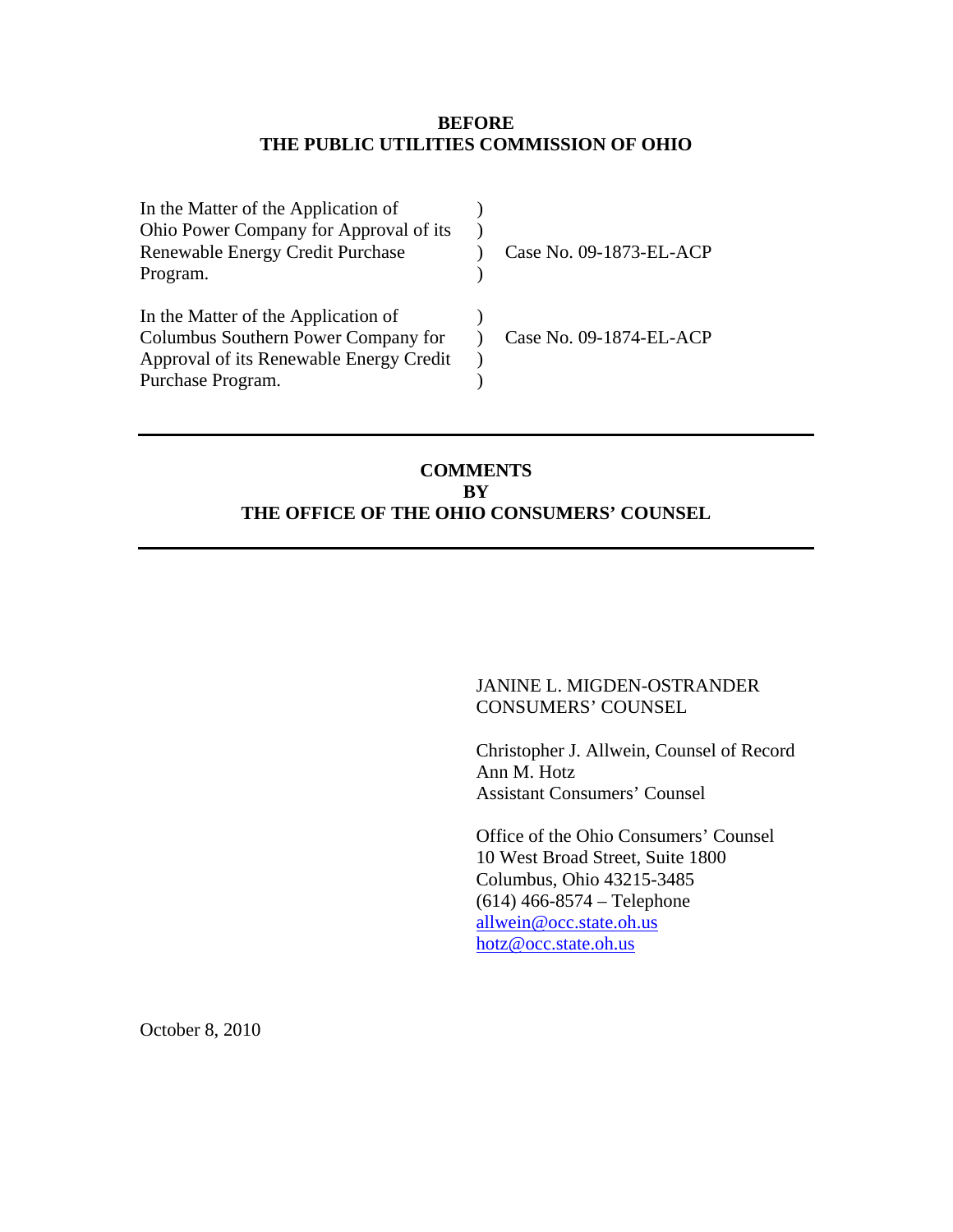# **TABLE OF CONTENTS**

| Ι.  |                |                                                                                                                                                                                           |  |  |
|-----|----------------|-------------------------------------------------------------------------------------------------------------------------------------------------------------------------------------------|--|--|
| II. |                |                                                                                                                                                                                           |  |  |
|     | A <sub>1</sub> | The REC Purchase Program Without An Incentive Based REC<br>Payment Will Not Provide Sufficient Encouragement to Develop<br>the Residential Renewable Distributed Generation Market in the |  |  |
|     | <b>B.</b>      | The REC Purchase Price Should Be 75% of The Alternative                                                                                                                                   |  |  |
|     | $C$ .          | The Program Should be Lengthened to Provide Payments Over                                                                                                                                 |  |  |
|     | D.             |                                                                                                                                                                                           |  |  |
|     |                | 1.                                                                                                                                                                                        |  |  |
|     |                | 2.<br>Customers Who Lease the Renewable Distributed Generation                                                                                                                            |  |  |
|     | Ε.             |                                                                                                                                                                                           |  |  |
| HI. |                |                                                                                                                                                                                           |  |  |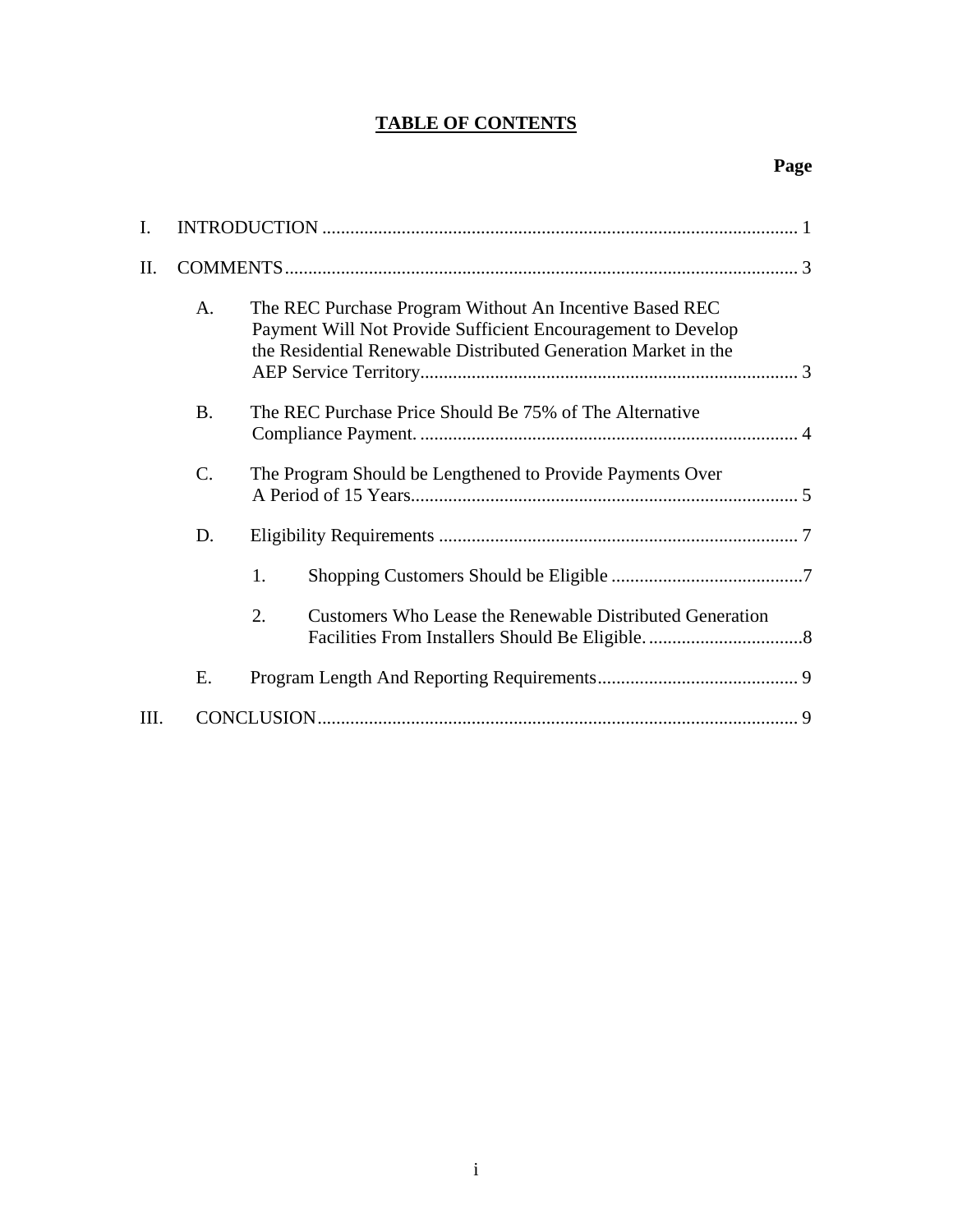#### **BEFORE THE PUBLIC UTILITIES COMMISSION OF OHIO**

<span id="page-2-0"></span>

| In the Matter of the Application of     |                         |
|-----------------------------------------|-------------------------|
| Ohio Power Company for Approval of its  |                         |
| Renewable Energy Credit Purchase        | Case No. 09-1873-EL-ACP |
| Program.                                |                         |
| In the Matter of the Application of     |                         |
| Columbus Southern Power Company for     | Case No. 09-1874-EL-ACP |
| Approval of its Renewable Energy Credit |                         |
| Purchase Program.                       |                         |

## **COMMENTS BY THE OFFICE OF THE OHIO CONSUMERS' COUNSEL**

### **I. INTRODUCTION**

 The Office of the Ohio Consumers' Counsel ("OCC"), on behalf of the residential utility consumers of the Columbus Southern Power Company ("CSP") and the Ohio Power Company ("OP") (together "AEP" or "Companies"), submits these comments after having reviewed AEP's Application for its Renewable Energy Credit ("REC") Purchase Program filed on November 30, 2009. These comments are being filed in response to the Public Utilities Commission of Ohio's ("PUCO" or "Commission") Entry issued on September 24, 2010. OCC file these comments to reflect its view as to how AEP should revise the REC purchase program as filed in order to benefit its residential utility consumers.

The framework of a satisfactory REC purchase program that will place a specific value on RECs generated by existing customer-sited solar photovoltaic and small wind

1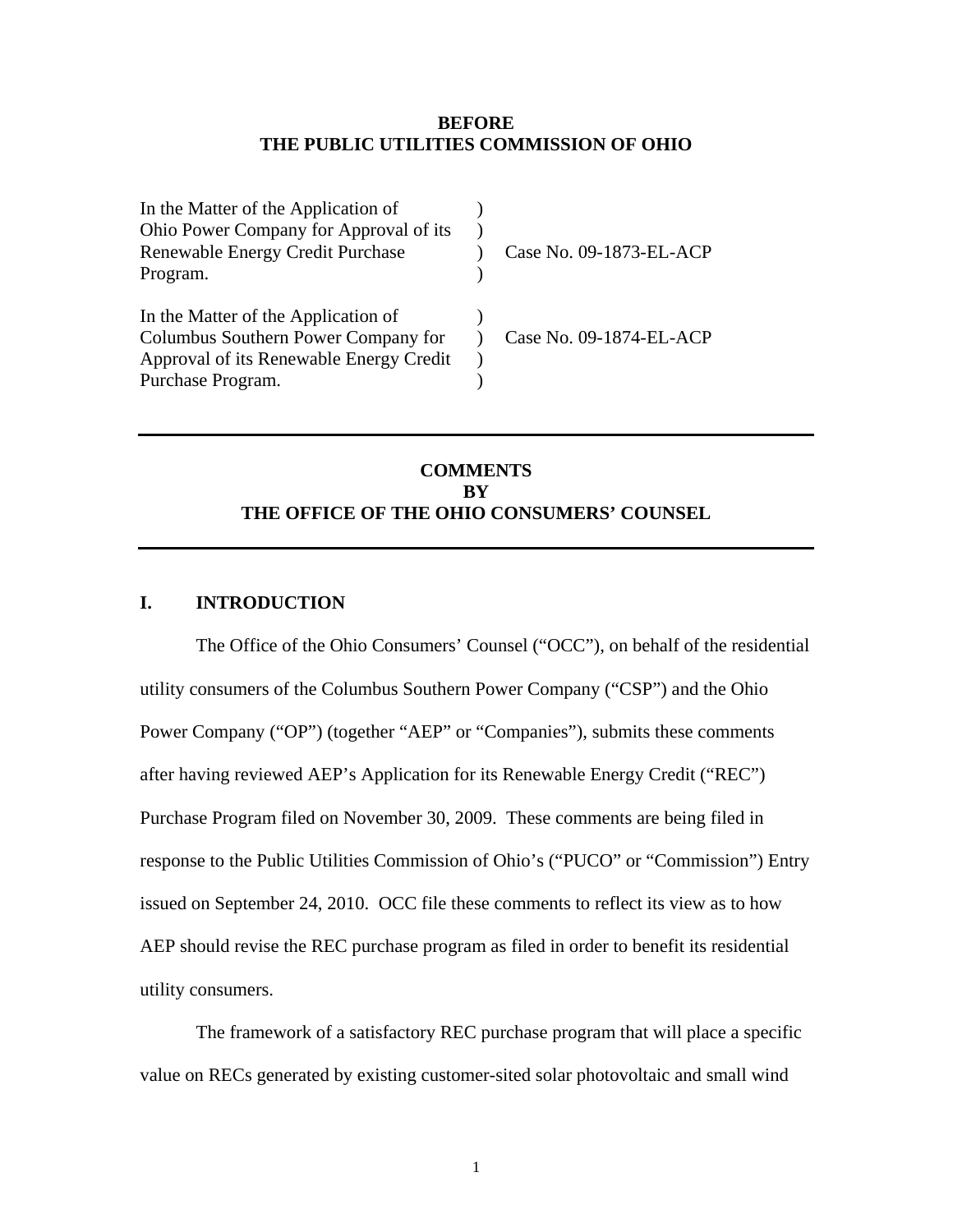facilities, presented in these cases, was developed from discussions between the Companies and the parties. In accordance with Section V., paragraph 2 of the Stipulation and Recommendation ("Stipulation") pending in Case Nos. 09-1089-EL-POR and 09- [1](#page-3-2)090-EL-POR,<sup>1</sup> OCC presents their recommendations to improve specific components of AEP's proposed REC purchase program contract that, as presented by the Companies, diminish the value of customer-generated RECs. The Stipulation reserved to parties the right to file opposition to any of the aspects of the Companies' proposal that were not consistent with their position. $^{2}$  $^{2}$  $^{2}$ 

OCC and AEP (along with other parties) have engaged in substantive and productive discussions to construct a REC purchase program and an incentive program that would appropriately encourage residential and small business customers to install distributed generation equipment. Our comments reflect the outcomes of these dialogues. Most of the proposed elements in the REC program further Ohio's goal of encouraging distributed generation renewable energy facilities.<sup>[3](#page-3-0)</sup> Furthermore, the program creates opportunities for the Companies to purchase RECs that may be applied towards the required statutory benchmarks presented in R.C. 4928.64. However, the PUCO should make some modifications, as presented in the comments below, to ensure the residential renewable distributed generation programs are successful.

<span id="page-3-2"></span><sup>1</sup> *In the Matter of the Application of Columbus Southern Power Company for Approval of its Program Portfolio Plan and Request for Expedited Consideration*, Case Nos. 09-1089-EL-POR, et al, Application at 5 (November 12, 2009).

<span id="page-3-1"></span> $2$  Id.

<span id="page-3-0"></span> $3$  R.C. 4928.02(C)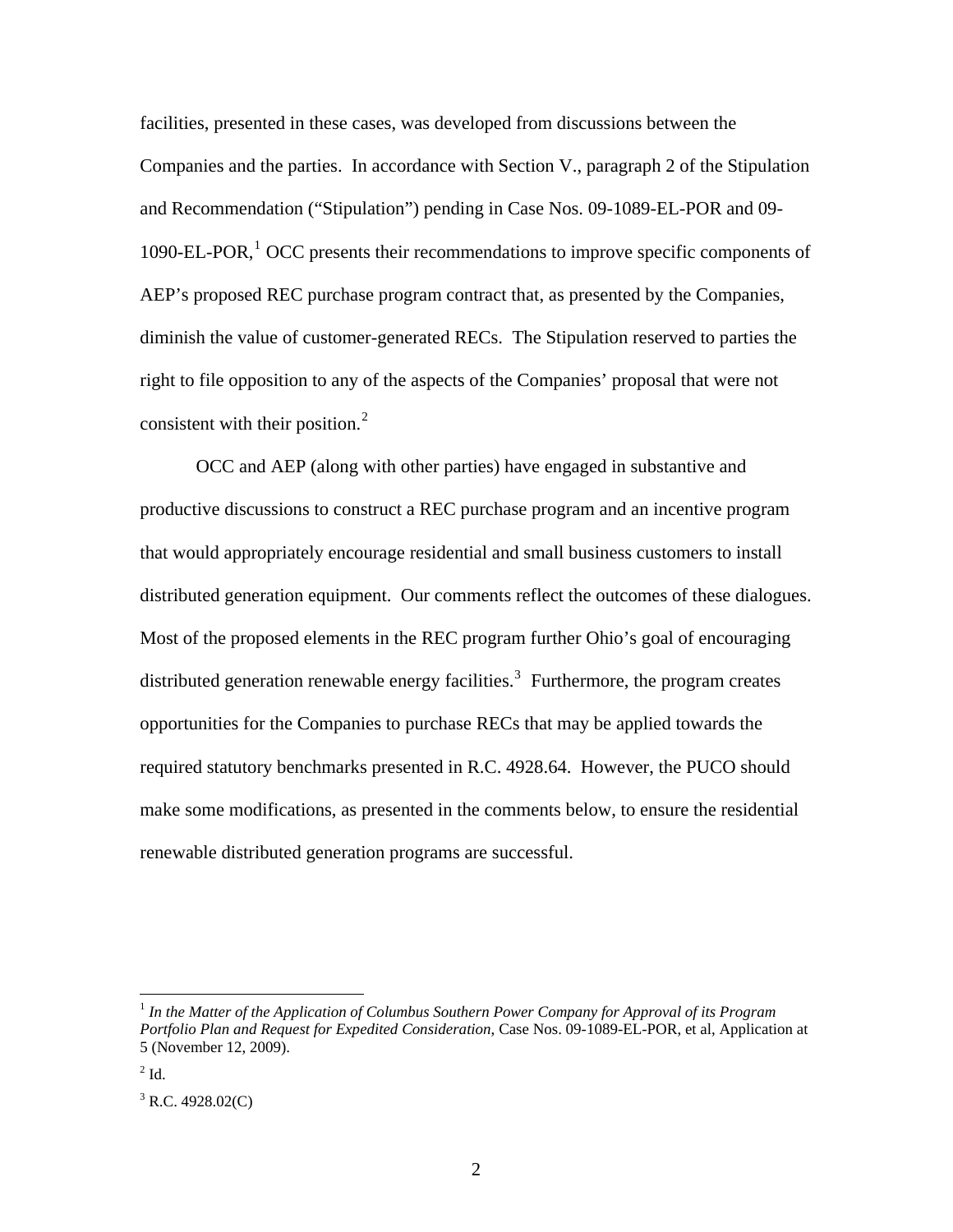#### <span id="page-4-0"></span>**II. COMMENTS**

 $\overline{a}$ 

### **A. The REC Purchase Program Without An Incentive Based REC Payment Will Not Provide Sufficient Encouragement to Develop the Residential Renewable Distributed Generation Market in the AEP Service Territory.**

As part of the Stipulation filed in AEP's portfolio plan case, AEP agreed to file this REC purchase program application along with a "Renewable Energy Technology Program" that would be an "incentive-based REC program for solar photovoltaic and small wind resources to encourage residential and non-residential customers to install renewable energy resource facilities on the customer premises, subject to Commission approval of design and cost recovery."<sup>[4](#page-4-2)</sup> This REC program provided for in the Stipulation and approved by the Commission, is a separate and distinct program from the Renewable Energy Technology Program ("RET") program.<sup>[5](#page-4-1)</sup> Simply allowing for a REC purchase program will not provide for an "incentive-based REC program." An incentivebased REC program clearly implies the offering of incentives prior to the installation of a renewable generation system.

If the Commission does not provide for the "incentive-based REC program" addressed in the Stipulation, along with a REC purchase program, this REC purchase program must be modified. Otherwise, the REC purchase program will not facilitate the development of a residential REC market.

<span id="page-4-2"></span><sup>4</sup> *In the Matter of the Application of Columbus Southern Power Company for Approval of its Program Portfolio Plan and Request for Expedited Consideration*, Case Nos. 09-1089-EL-POR, et al, Stipulation and Recommendation at Section V., paragraph 2 (November 12, 2009).

<span id="page-4-1"></span> $<sup>5</sup>$  The RET program is provided for under Section V., paragraph 2, while the REC program is provided for</sup> under Section V., paragraph 3.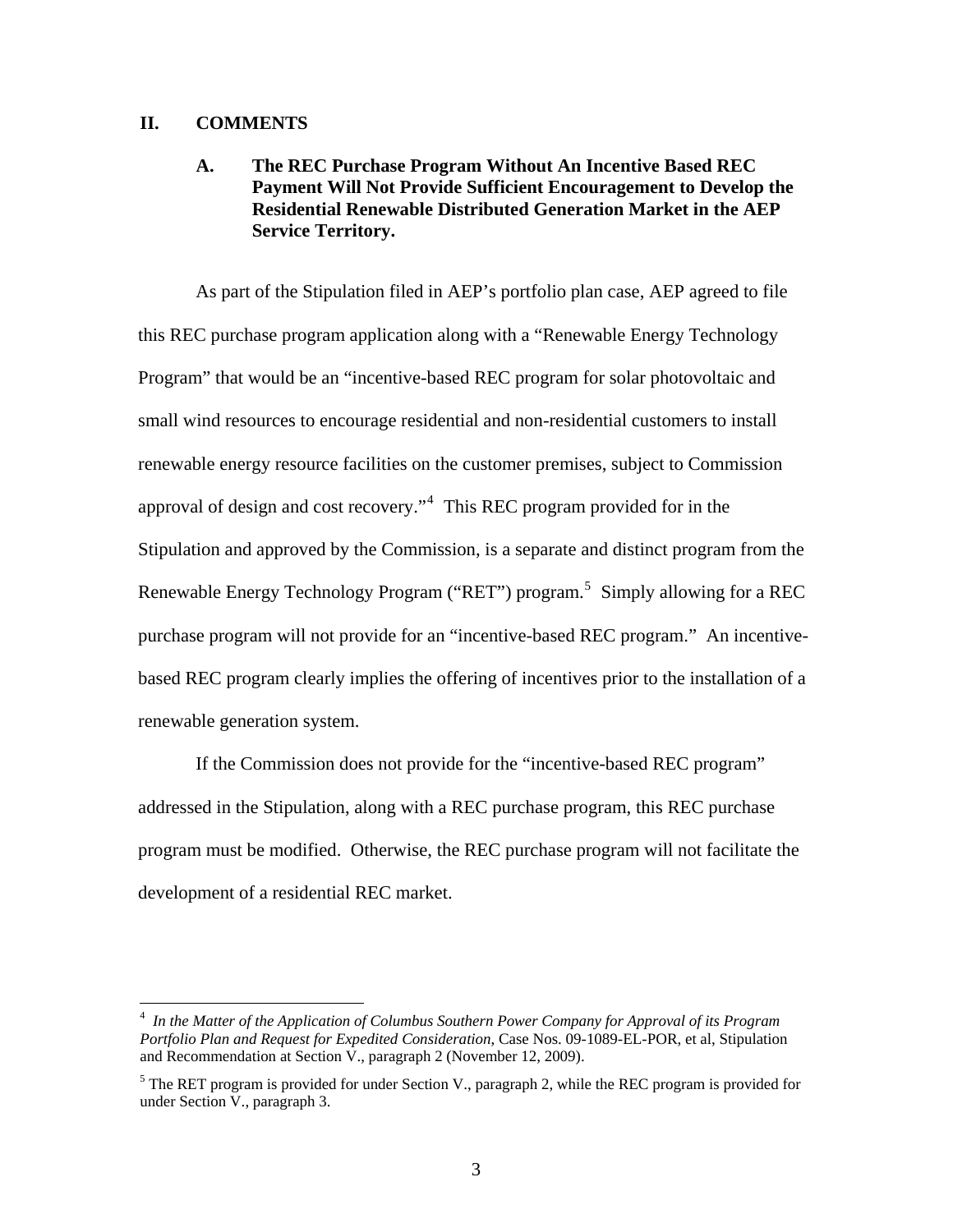### <span id="page-5-0"></span>**B. The REC Purchase Price Should Be 75% of The Alternative Compliance Payment.**

The proposed REC purchase payment amount listed in the Application is only 65% of the Alternative Compliance Penalty ("ACP"). This purchase amount will not be sufficient to encourage residential customers to participate. Rather, a payment of 75% of the ACP would be necessary to encourage participation. Accordingly, the Commission should adjust the payment amount.

AEP will not be able to persuade customers to invest in renewable distributed generation or to assist customers in obtaining the financing they need to make that investment unless it pays for RECs at an amount of 75% of the ACP. In case number 09- 551-EL-UNC, a case establishing REC purchase prices to be paid to FirstEnergy Ohio distributed generation customers for RECs, the Commission approved this value to be employed when no market price could be established through an RFP. $<sup>6</sup>$  $<sup>6</sup>$  $<sup>6</sup>$  The utilities'</sup> application noted that the default purchase price would be "an established alternative payment."<sup>[7](#page-5-4)</sup> This alternative payment value, presented in the Application, was 80% of the ACP.<sup>[8](#page-5-1)</sup> The Commission approved the Application, including the alternative payment schedule, noting that the schedule, coupled with the utilization of a market-based price when available, "should generally be reflective of existing market conditions."<sup>[9](#page-5-2)</sup> In

<span id="page-5-3"></span><sup>6</sup> *In the Matter of the Application of Ohio Edison Company, The Cleveland Electric Illuminating Company and the Toledo Edison Company for Approval of Residential Renewable Energy Credit Purchase Program Agreement*, Case No. 09-551-EL-REN, Second Amended Application at 3 (Sept. 14, 2009).

<span id="page-5-4"></span> $^7$  Id.

<span id="page-5-1"></span><sup>&</sup>lt;sup>8</sup> Id. at Attachment B. Using the price stated in the attachment for 2009 (\$36) and dividing by the 2009 value of the ACP (\$45), the value of the RECs is 80% of the current ACP.

<span id="page-5-2"></span><sup>9</sup> *In the Matter of the Application of Ohio Edison Company, The Cleveland Electric Illuminating Company and the Toledo Edison Company for Approval of Residential Renewable Energy Credit Purchase Program Agreement*, Case No. 09-551-EL-UNC, Finding and Order at 4 (Sept. 23, 2009).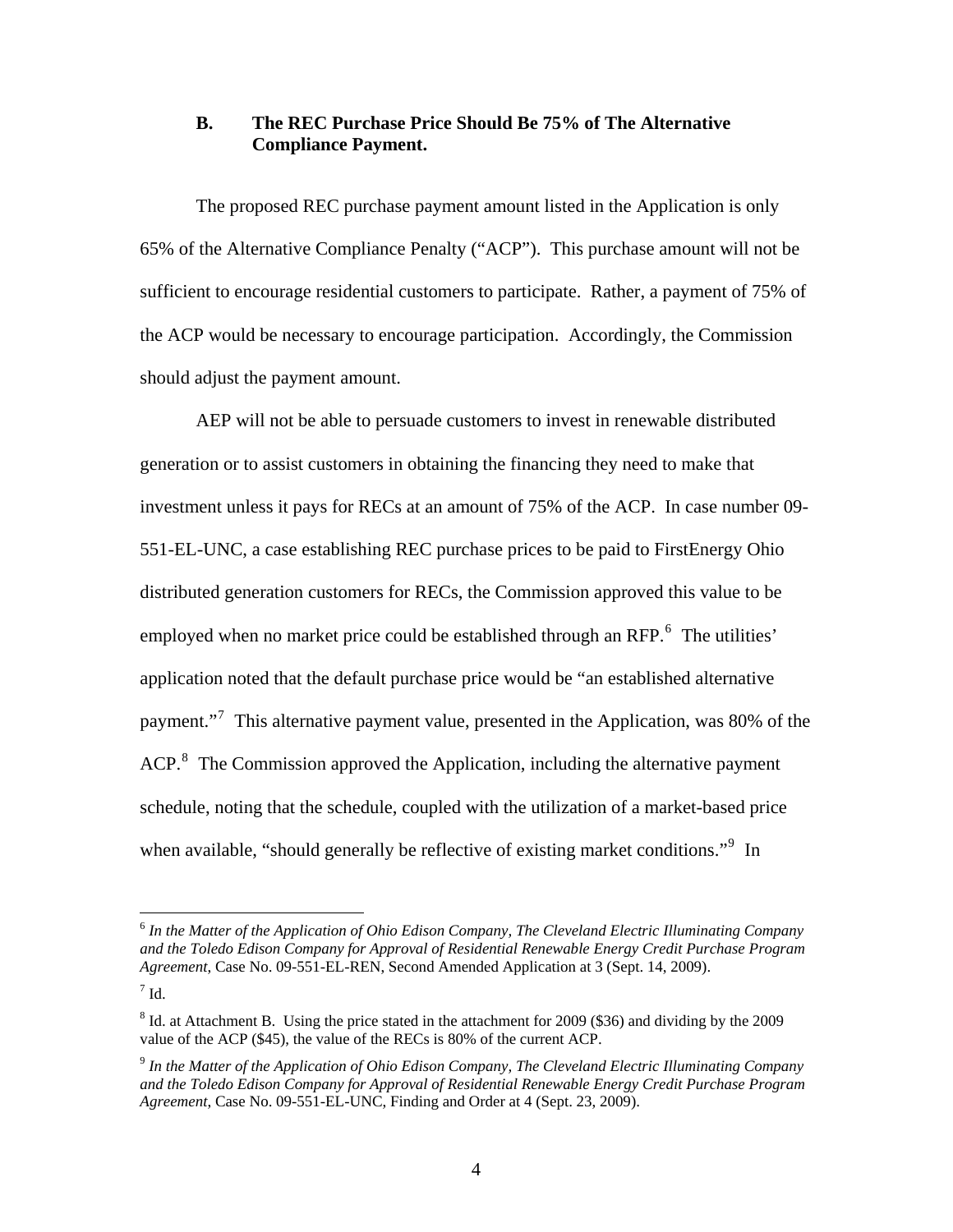<span id="page-6-0"></span>addition, the Commission stated that the program as a whole, which included the default REC schedule, is "reasonable and consistent with Sections 4928.64 and 4928.65, Revised  $Code<sup>10</sup>$  $Code<sup>10</sup>$  $Code<sup>10</sup>$ 

In another similar case, the utility proposed, and the Commission Staff recommended the use of 75% of the ACP value for solar REC purchases.<sup>[11](#page-6-4)</sup> In the Finding and Order, the PUCO noted that the Utility agreed to purchase customergenerated RECs "at a price equal to 75 percent of the penalty set forth in Section 4928.64(C)(1)(a), Revised Code...."<sup>[12](#page-6-1)</sup> Thus, using 75% of the ACP is a practice which has been employed by the Commission in recent cases, and should be employed here. These modified incentive amounts will provide a more equitable reimbursement for customer-generated RECs.

### **C. The Program Should be Lengthened to Provide Payments Over A Period of 15 Years.**

In order to develop a meaningful, effective REC purchase program AEP should commit to purchase RECs from the customers for a period of at least 15 years as provided for in Duke Energy-Ohio's and the First Energy Companies' REC programs.<sup>[13](#page-6-2)</sup> This is an important element as it provides the incentive for customers to participate because implementing a solar project for an individual residential customer is much more risky

<span id="page-6-3"></span> $10$  Id., Finding and Order at 4.

<span id="page-6-4"></span><sup>11</sup> *In the Matter of the Application of Duke Energy Ohio, Inc. for Approval of a Residential Solar Renewable Energy Credit Purchase Program Agreement and Tariff*, Case No. 09-834-EL-ACP, Finding and Order at 3 (July 29, 2010). and *In the Matter of the Application of Ohio Edison Company, The Cleveland Electric Illuminating Company and the Toledo Edison Company for Approval of Residential Renewable Energy Credit Purchase Program Agreement*, Case No. 09-551-EL-UNC, Finding and Order at 2 (Sept. 23, 2009).

<span id="page-6-1"></span> $12$  Id., Finding and Order at 1.

<span id="page-6-2"></span><sup>13</sup> *In the Matter of the Application of Duke Energy Ohio, Inc. for Approval of its Renewable Energy Credit Purchase Offer Program*, Case No. 09-834-EL-ACP, Finding and Order at §10 ¶(b) (July 29, 2010).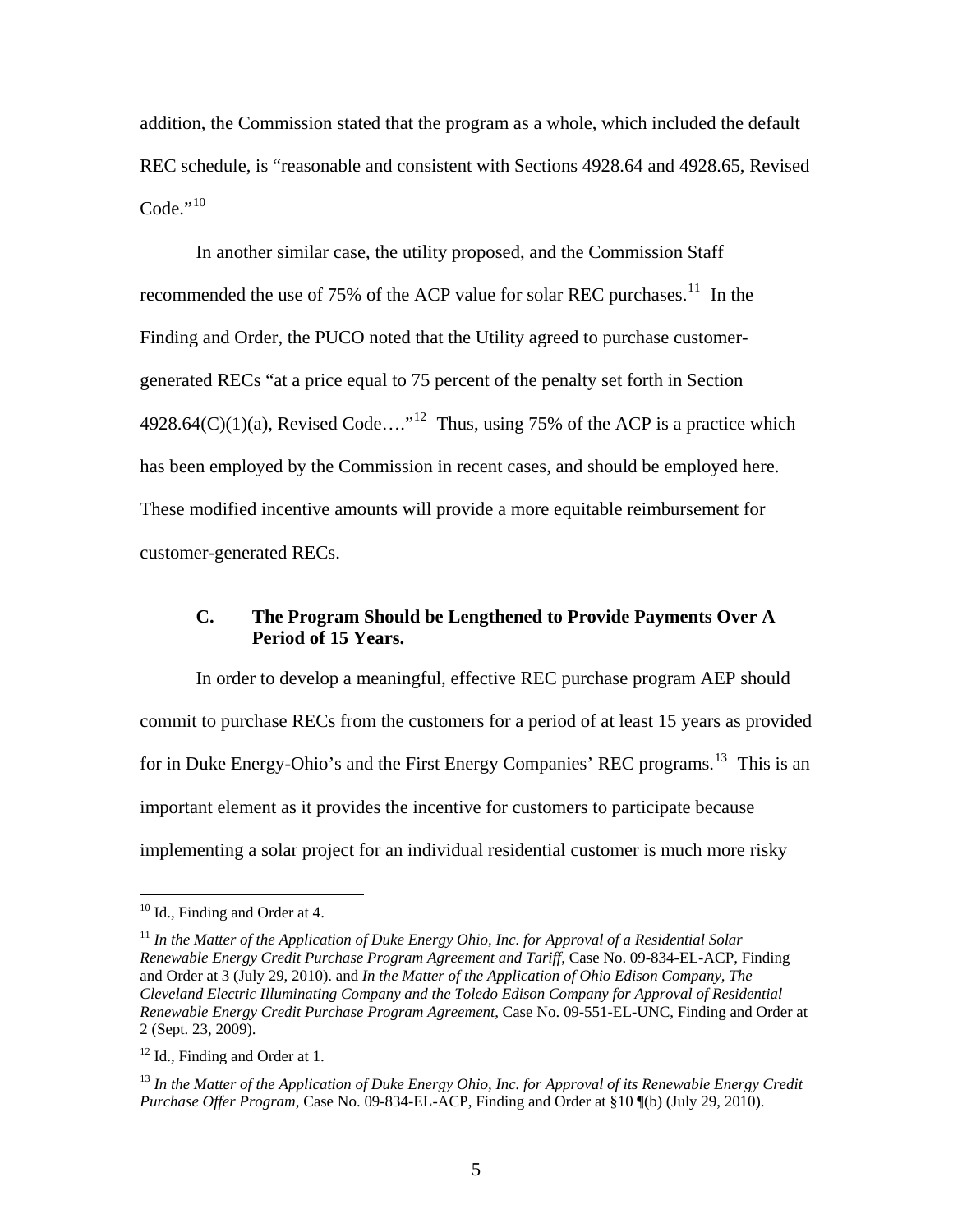than for a business. Yet, the residential customers should be encouraged to implement solar projects because there is an urgent social need to develop all available renewable generation sources in order to reduce society's dependence on the nonrenewable fuels as recognized under R.C. 4928.02(J):

It is the policy of this state to do the following throughout this state:

(J) Provide coherent, transparent means of giving **appropriate incentives** to technologies that can adapt successfully to potential environmental mandates. (Emphasis added.)

The General Assembly also promoted distributed generation resources to reduce

society's dependence on constrained transmission resources under R.C. 4928.02(K):

It is the policy of this state to do the following throughout this state:

(K) Encourage implementation of distributed generation **across customer classes** through regular review and updating of administrative rules governing critical issues such as, but not limited to, interconnection standards, standby charges, and net metering. (Emphasis added.)

Moreover, the Commission should require AEP to provide the same incentive to

residential customers in its residential REC program that Duke is under R.C.

4928,64(D)(1):

The commission annually shall submit to the general assembly in accordance with section 101.68 of the Revised Code a report describing the compliance of electric distribution utilities and electric services companies with division (B) of this section any strategy for utility and company compliance or for encouraging the use of alternative energy resources in supplying this state's electricity needs in a manner that considers available technology, costs, job creation, and economic impacts. The commission shall allow and consider public comments on the report prior to its submission to the general assembly. Nothing in the report shall be binding on any person,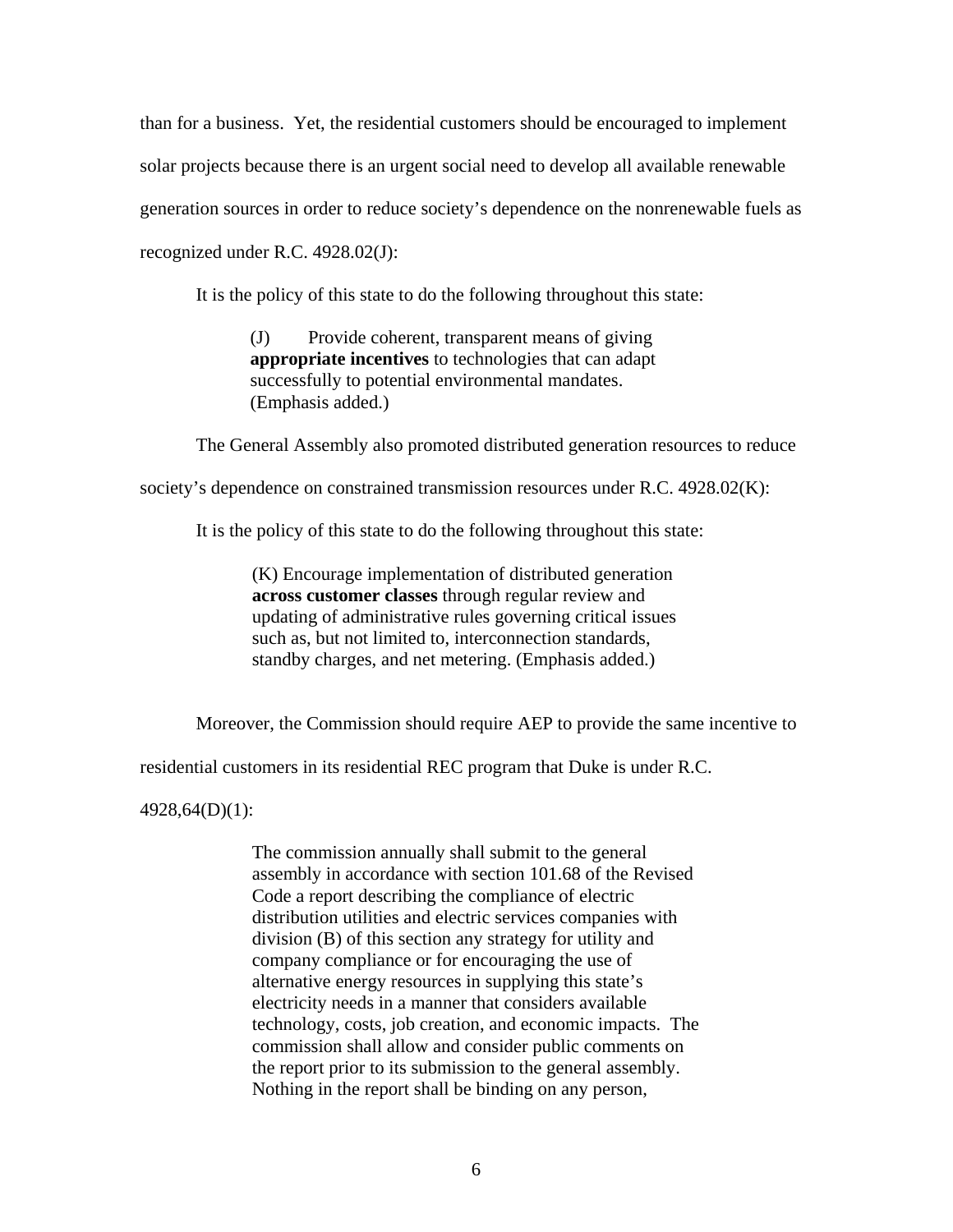including any utility or company for the purpose of its compliance with any benchmark under division (B) of this section, or the enforcement of that provision under division (C) of this section.

<span id="page-8-0"></span>A residential REC program that gives meaningful incentives to residential customers to participate is one of the best ways to encourage "the use of alternative energy resources in supplying this state's electricity needs in a manner that considers available technology, costs, job creation and economic impacts." A robust response to AEP's residential REC program is necessary to increase the use of alternative energy resources in the AEP service territory, to develop the market for distributed generation in the AEP service territory, and to increase employment in the AEP service territory. Few residential customers will respond to the program AEP proposes because it provides no meaningful incentive for them to incur the substantial expense. Accordingly, the Commission should revise AEP's program to better encourage participation as intended under S.B. 221.

#### **D. Eligibility Requirements**

#### **1. Shopping Customers Should be Eligible.**

The Commission should provide clarification that the Program is open to customers who take service from AEP either under its standard service offer or under its open access distribution schedules who purchase their generation from an alternative supplier. Any customer participating in the Program should still be able to shop for an alternative generation supplier as that option becomes available in the Companies' service territories. Otherwise, this requirement acts as a barrier to competition. Whether or not the customer takes service under a Standard Service schedule, in which the Applicants supply generation, or under one of the Companies' Open Access Distribution

7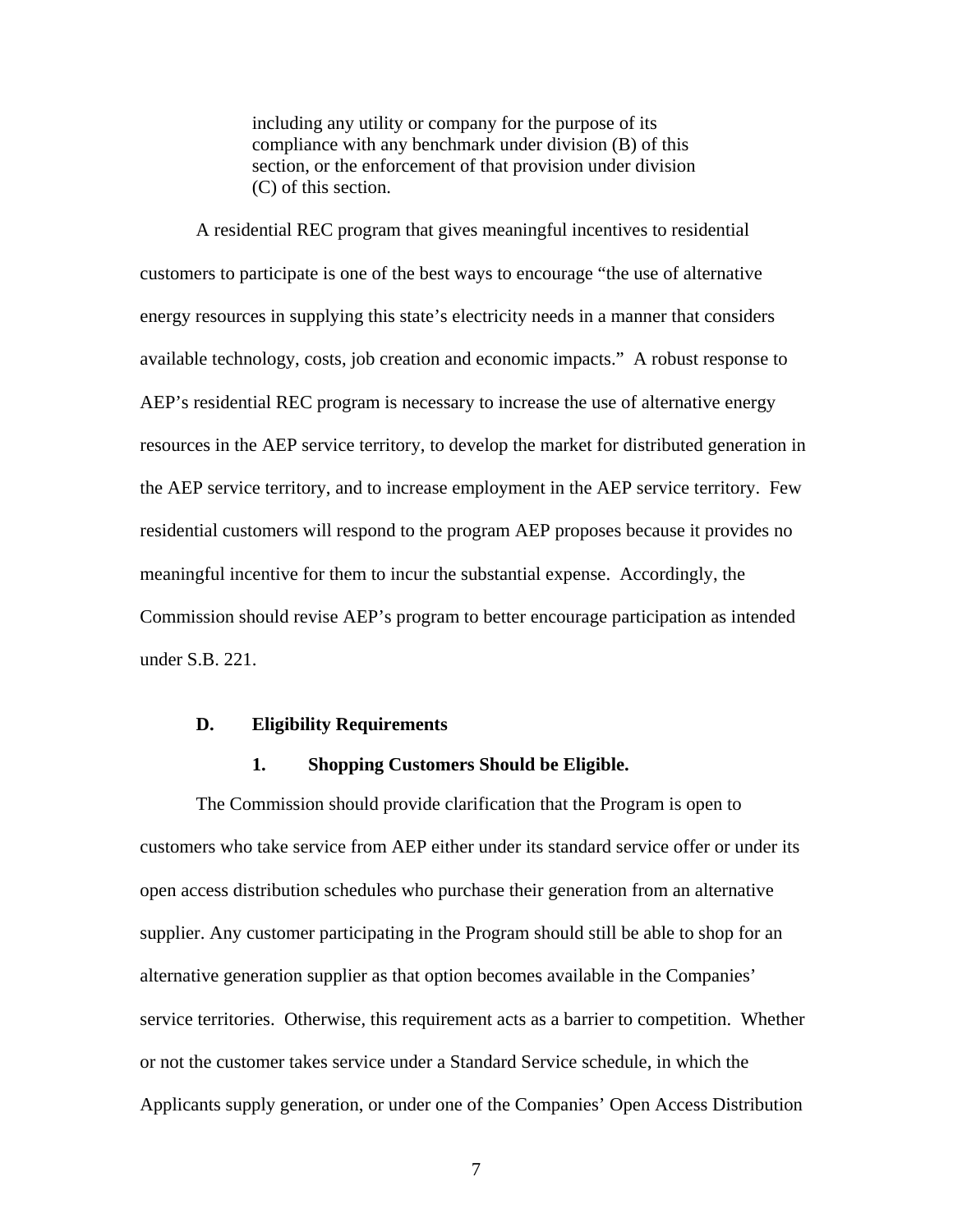schedules, that permit shopping, the PUCO must ensure that all AEP distribution customers are eligible to participate in the Program. This clarification would be consistent with the Commission's order in a similar program filed by Duke Energy Ohio. $14$ 

### **2. Customers Who Lease the Renewable Distributed Generation Facilities From Installers Should Be Eligible.**

In order to adequately jump-start the renewable distributed generation facilities in the residential sector and to expand renewable distributed generation related employment in Ohio, the Commission should permit residential customers who lease the facilities from installers to participate in the program. OCC have had communications with renewable distributed generation installation companies that have indicated that they will not enter the Ohio market to install facilities unless such a leasing provision is accepted by the Commission.

OCC understand that, in the event of a system failure, AEP would need to have a contractual obligation with the immediate customer to recover any incentive paid for which the RECs were not received. This contractual obligation could be created between the customer and AEP if the customer retains ownership for the RECs produced, while the installer would retain ownership of the facilities. Therefore, we recommend a change from the requirement that the customer must be owner of that the system to the customer must be the owner of the RECs.

<span id="page-9-0"></span><sup>14</sup> *In the Matter of the Application of Duke Energy Ohio, Inc. for Approval of a Residential Solar Renewable Energy Credit Purchase Program Agreement and Tariff*, Case No. 09-934-EL-ACP, Finding and Order (July 29, 2010).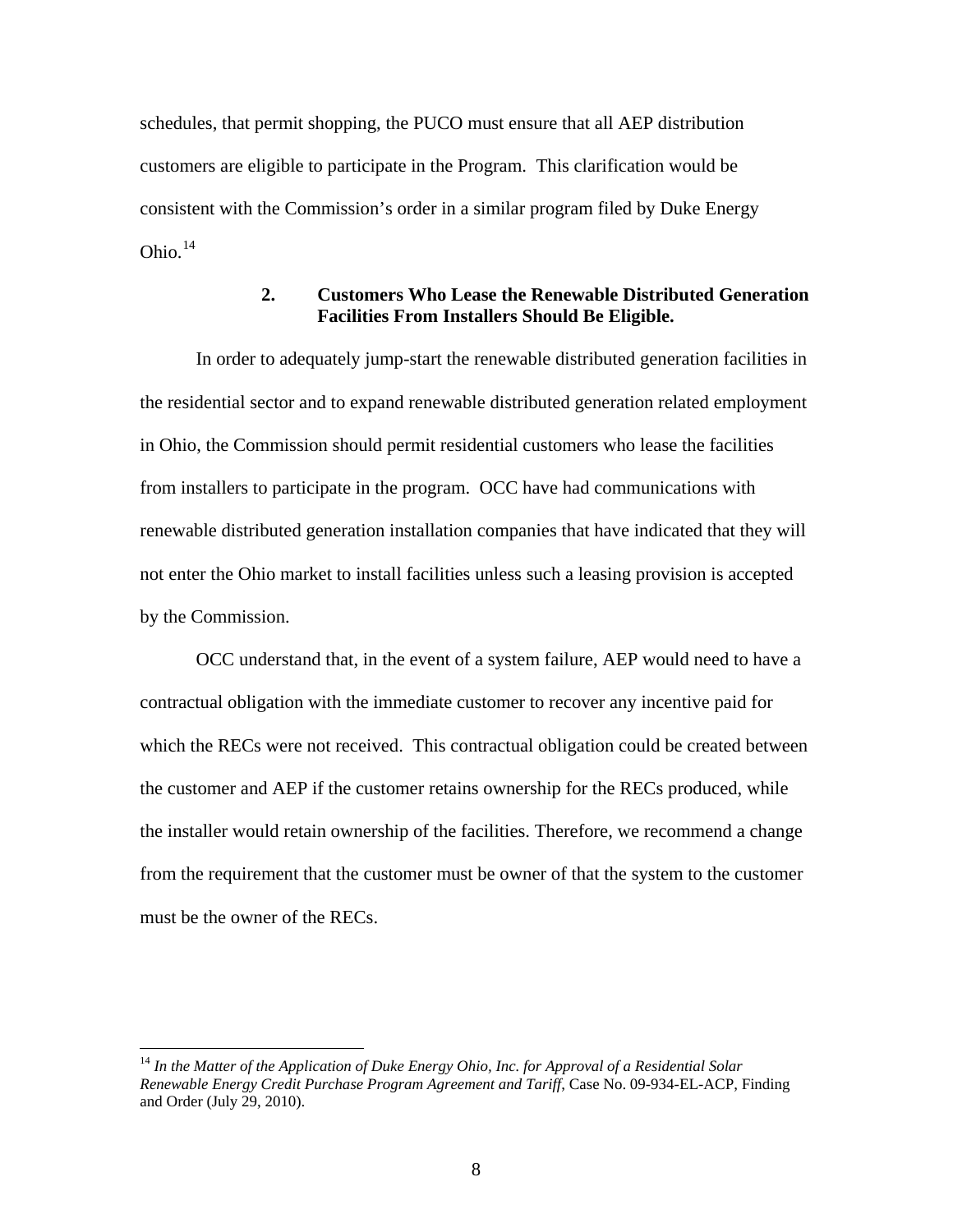#### **E. Program Length And Reporting Requirements**

<span id="page-10-0"></span>Because AEP has not been able to implement this program as early as originally proposed, on January 1, 2010, AEP should be required to implement the initial program no later than 30 days from the Commission's decision in this case. The initial program should be offered until December 31, 2011 or until the total \$2.5 million allocated towards this program per utility is expended, whichever comes later.

During the initial period of the program, AEP should be required to file quarterly updates regarding the success of the program with the Commission. The Commission should order AEP to implement a follow-up program with input from other interested parties no later than August 31, 2011 so as to avoid any potential stoppage of the program.

If the Commission is reluctant to order AEP to implement a follow-up program at this time, the Commission should, at a minimum, order AEP to maintain the initial program for at least a period of two years after the starting date as it was originally stipulated to implement a full two year REC purchase program for residential and non-residential customers in the Stipulation.<sup>[15](#page-10-1)</sup>

### **III. CONCLUSION**

OCC file these comments as provided for by the Commission's Entry in this case on September 24, 2010. OCC approves of the general structure of the AEP REC program. However, the Commission should adjust the proposed REC purchase payment

<span id="page-10-1"></span><sup>&</sup>lt;sup>15</sup> Stipulation at Section V., paragraph 3.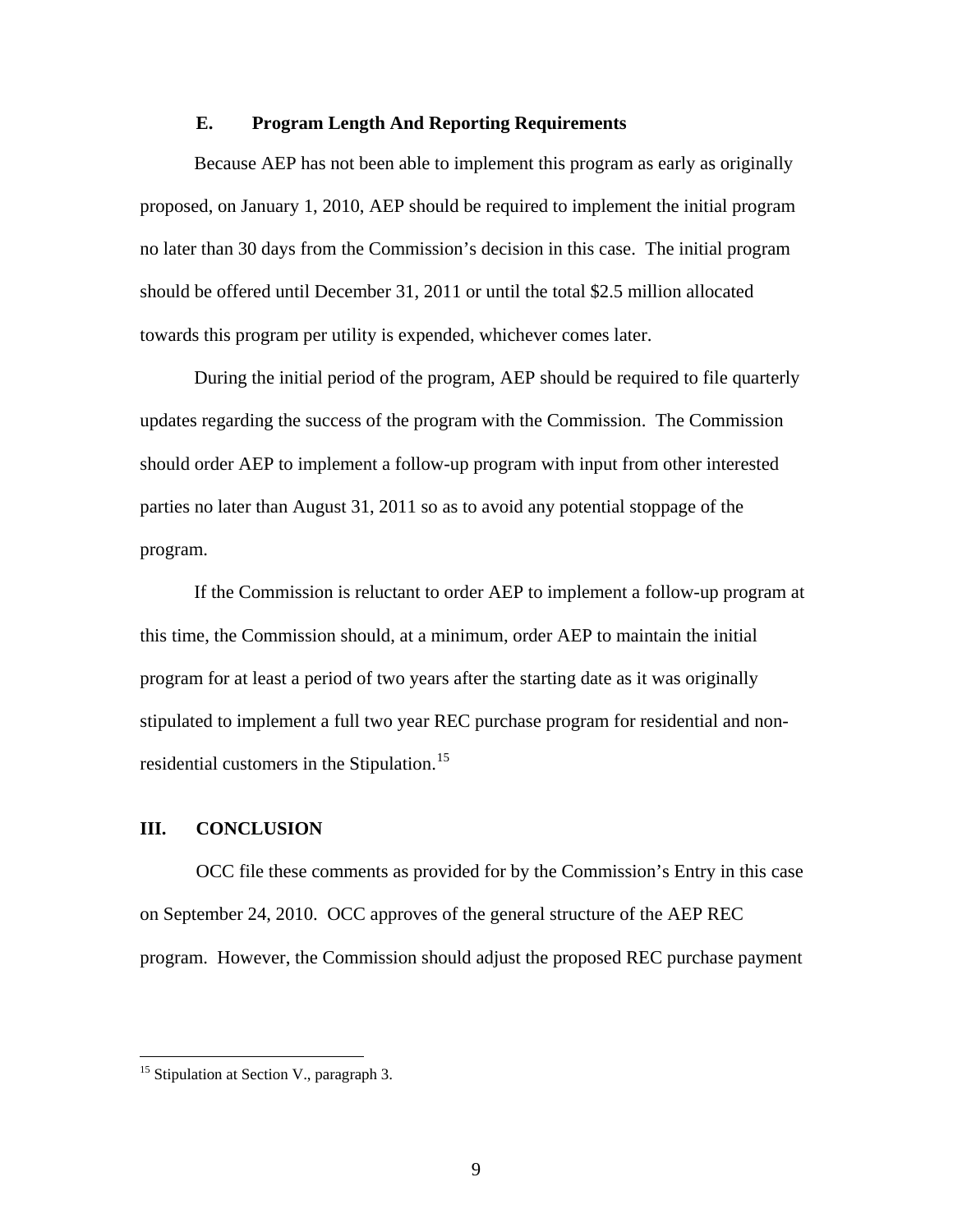amounts for the Program as recommended in order to provide customer generators sufficient encouragement to produce RECs through distributed generation. Additionally, the Commission should require that AEP guarantee payments to participants over a period of 15 years. The Commission should also clarify that shopping and non-shopping customers of the AEP service territory should be permitted to participate, along with  $3<sup>rd</sup>$ party leasing customers as described above, and that the REC purchase program is available to residential and small business customers for a full two years.

Respectfully submitted,

### JANINE L. MIGDEN-OSTRANDER CONSUMERS' COUNSEL

*/s/ Ann M. Hotz* 

 Christopher J. Allwein, Counsel of Record Ann M. Hotz Assistant Consumers' Counsel

 **Office of the Ohio Consumers' Counsel**  10 West Broad Street, Suite 1800 Columbus, Ohio 43215-3485 (614) 466-8574 – Telephone [allwein@occ.state.oh.us](mailto:allwein@occ.state.oh.us) [hotz@occ.state.oh.us](mailto:hotz@occ.state.oh.us)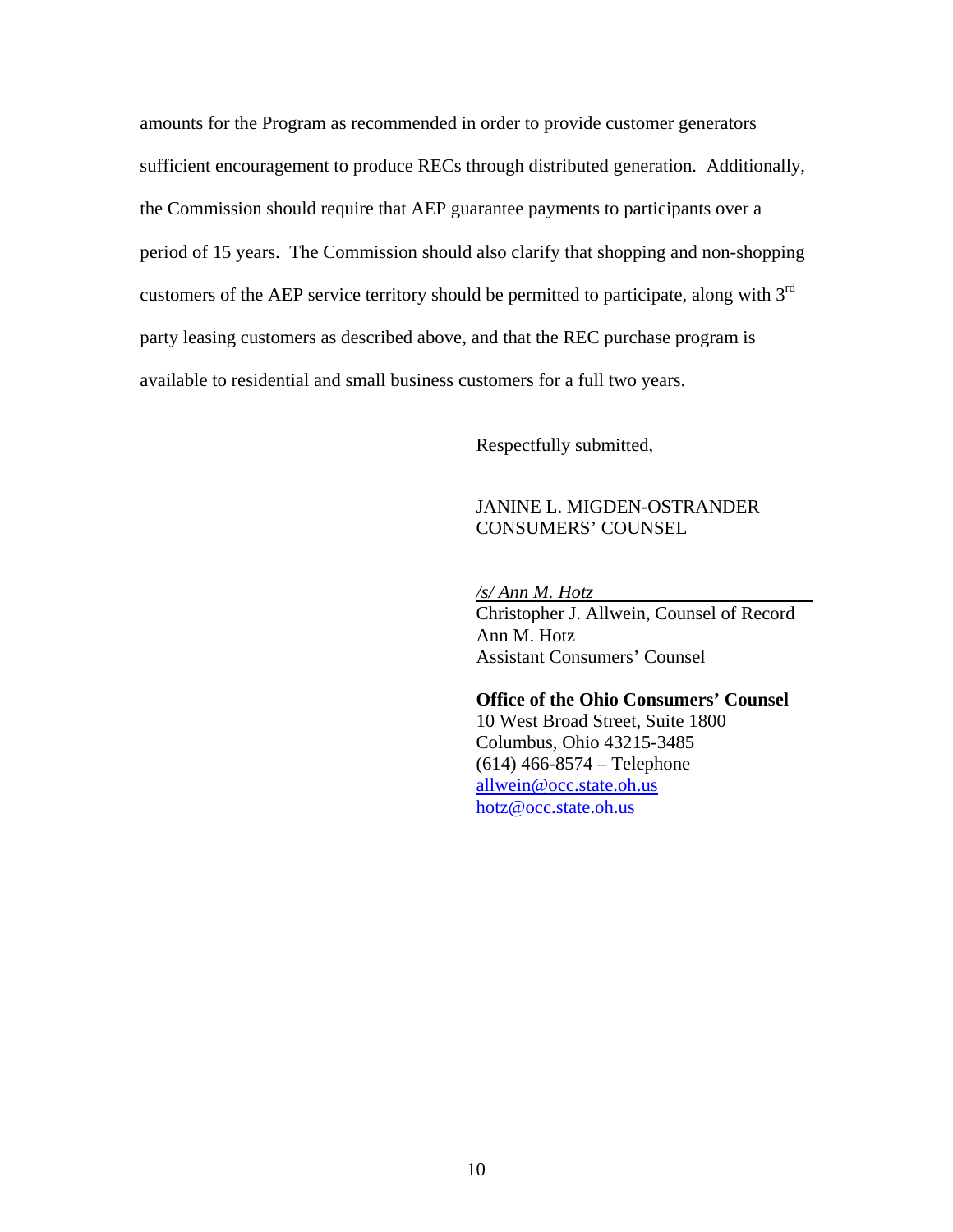#### **CERTIFICATE OF SERVICE**

 I hereby certify that a copy of these *Comments by the Office of the Ohio Consumers' Counsel,* was served on the persons stated below *via* regular U.S. Mail Service; postage prepaid this 8th day of October 2010.

> */s/ Ann M. Hotz*  Ann M. Hotz Assistant Consumers' Counsel

#### **SERVICE LIST**

Selwyn J. Dias Ohio Power Company 88 East Broad Street, Suite 800 Columbus, Ohio 43215

Samuel C. Randazzo McNees Wallace & Nurick, LLC 21 East State Street,  $17<sup>th</sup>$  Floor Columbus, Ohio 43215

Steven T. Nourse American Electric Power Service Corp. 1 Riverside Plaza, 29<sup>th</sup> Floor Columbus, Ohio 43215

William Wright Assistant Attorney General Public Utilities Commission of Ohio 180 East Broad Street Columbus, Ohio 43215